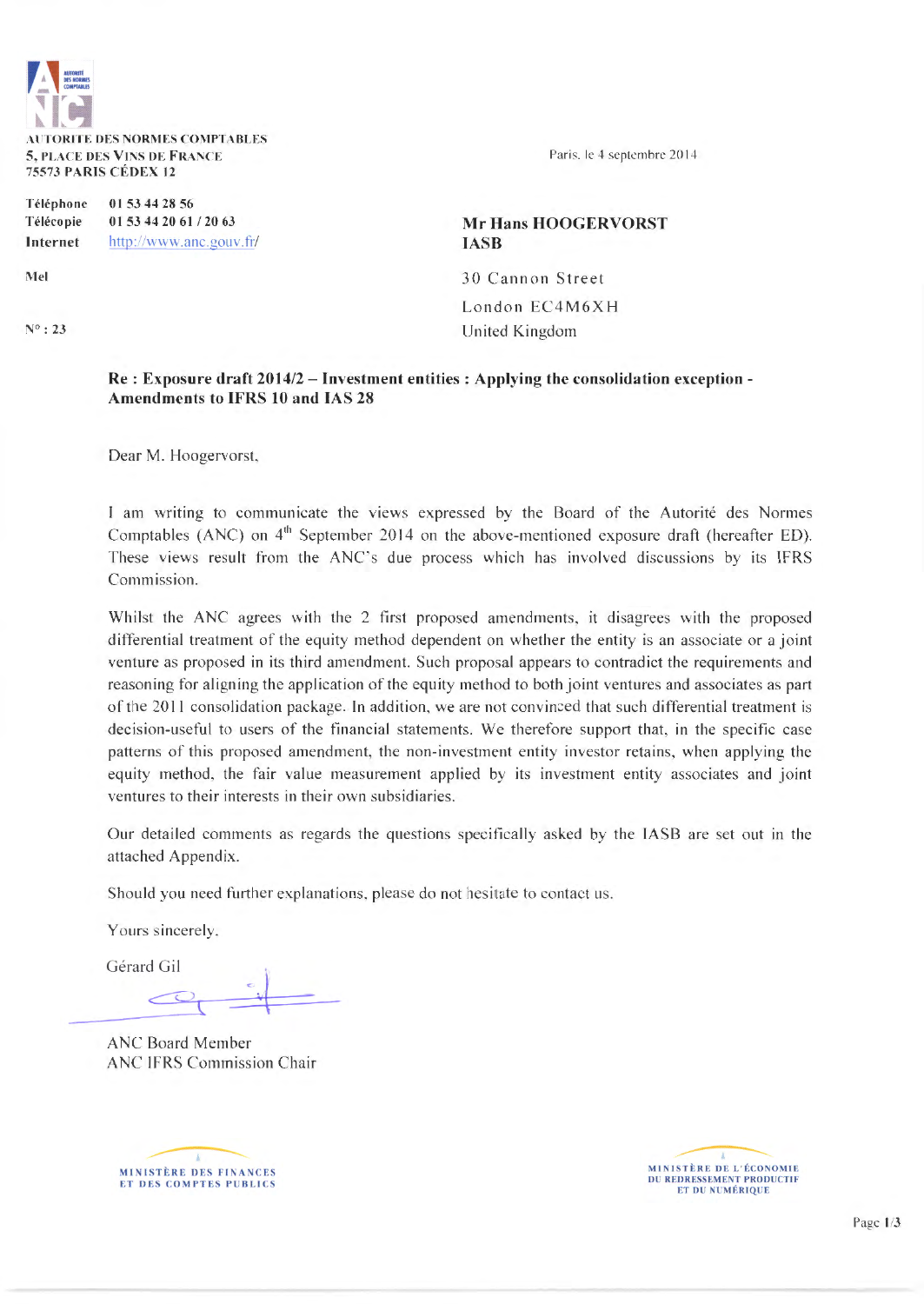# Appendix

#### *Question 1-Exemption from preparing consolidated financial statements*

*The* JASE *proposes to amend* JFR.S JO *to conjirm thatthe exemption from preparing consolidated financial statements set out in paragraph 4(a) of IFRS 10 continues to be available to a parent entity thal is a subsidiary of an inveslmenl entity. even when the investmenl entity measures ils subsidiaries at fair value in accordance with paragraph* 3J *of* IFRS JO. *Do you agree with the proposed amendment? Why or why not?* 

The ANC agrees with the proposed amendment, provided that ali the other conditions for being exempted to present consolidated financial statements as per IFRS 10.4(a) are met.

We would however like to draw the IASB's attention on the fact that those entities would be exempted from *presenting* consolidated financial statements and not from *preparing* (this word being used in the above question) accounts on a consolidated basis for the purposes of the consolidation processes of its parent.

# *Question 2-A subsidiary thal provides services thal relate lo the parent's investmenl activities*

*The LASB proposes to amend IFRS 10 to clarify the limited situations in which paragraph 32 applies. The IASB proposes that the requirement for an investment entity to consolidate a subsidiary, instead of measuring il at fair value, applies on/y to those subsidiaries thal act as an extension of the operations of the inveslmenl entity parent, and do notthemselves qualify as investmenl enlilies. The main purpose ofsuch a subsidiary is lo provide support services thal relate to the investmenl entity 's inveslment activities (which may inc/ude providing inveslment-related services to third parties). Do you agree with the proposed amendment? Why or why not?* 

The ANC agrees with the proposed amendment.

We are however concerned that the scope of the amendment is very narrow and will not help clarify the accounting treatment in slightly more complex and more frequent structures.

*Question 3—Application of the equity method by a non-investment entity investor to an investment entity investee* 

*The* JASE *proposes to amend* JAS *28 to:* 

- *a)* require a non-investment entity investor to retain, when applying the equity method, the fair *value measurement applied by an inveslmenl enlity associale to ils interests in suhsidiaries; and*
- *b) c/arify thal a non-investment entify investor thal is a joint venturer in a joint venture thal is an investment entity cannot, when applying the equity method, retain the fair value measurement applied by the investment entity joint venture to its interests in subsidiaries.*



MINISTÈRE DE L'ÉCONOMIE<br>DU REDRESSEMENT PRODUCTIF ET DU NUMÉRIQUE